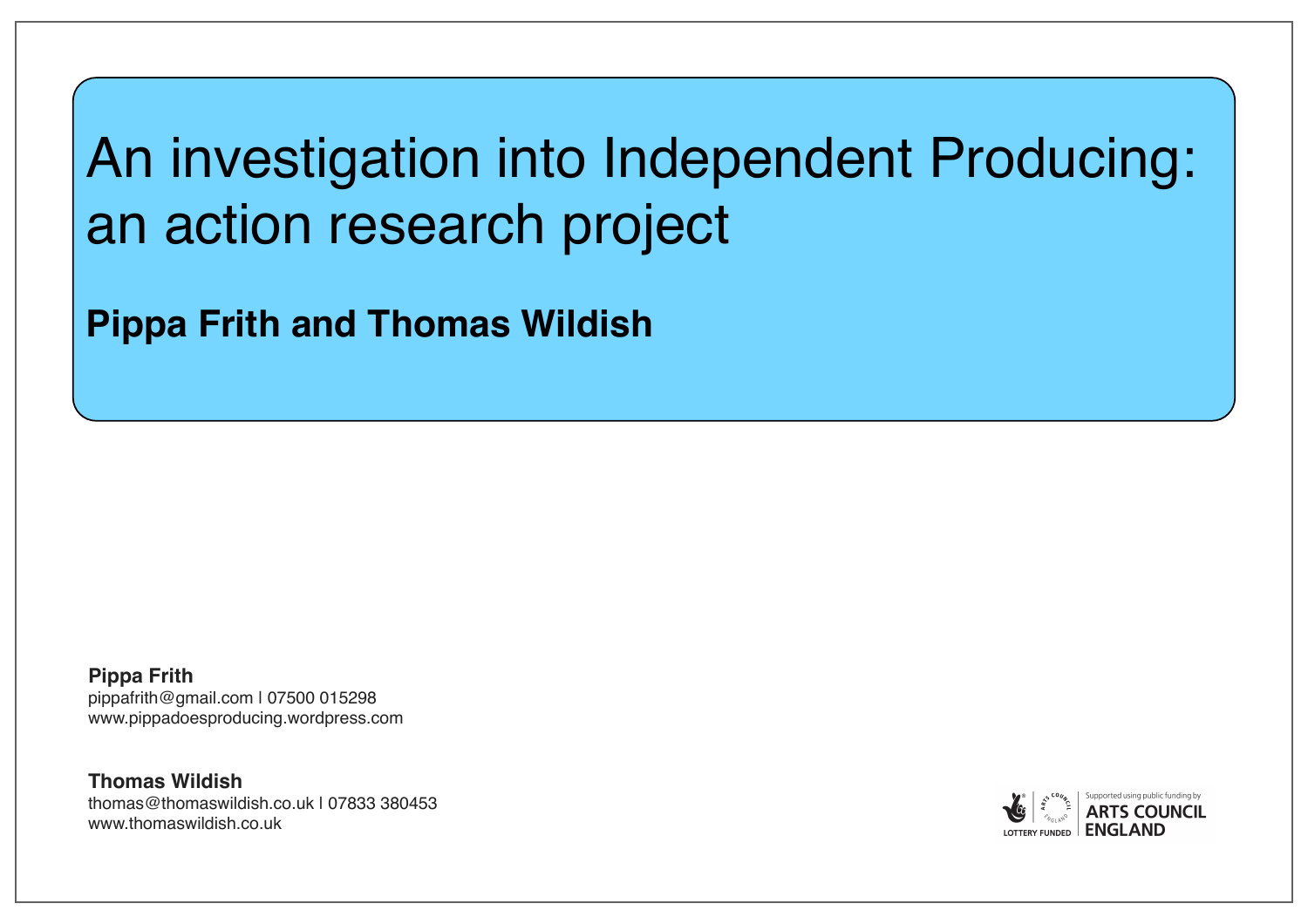## **INTRODUCTION**

We chose to work together on a series of projects after deciding to increase our portfolio of independent producing work. This programme was designed to help us to develop a model and framework for the delivery of our work together. We interrogated questions such as: What type of work would we like to do together? What are the best models to facilitate this work? Should we work in a formal partnership or operate on a more informal basis?

This programme of work was funded by Arts Council England through Grants for the Arts. We agreed to publish a report detailing the activity we undertook and conclusions we reached, we hope you enjoy reading it. Our main conclusion is that an ongoing informal partnership is most suited to our working practices, as detailed later in this report.

#### **About Pippa**

Pippa Frith is an Independent Producer who focuses on working with artists to develop, produce and tour new work. In addition she works with organisations to project manage activity, and as a mentor to emerging producers.

Before working as an Independent Producer Pippa worked as a Project Manager at Women & Theatre. She spent 3 years as a programmer at The Drum Arts Centre, Birmingham. In 2007 she project managed the decibel performing arts showcase, Birmingham for Fierce Earth and Arts Council England as well as working on Fierce! 10, Mirage Film Festival and Architecture Week. She has worked in an admistrative capacity for Birmingham Museum and Art Gallery, and as a Duty Manager for Derby Dance Centre. She studied at Manchester Metropolitan University, majoring in Theatre and Live Arts.

As an Independent Producer Pippa does some work in partnership with Thomas Wildish. Artists and companies she has worked with outside this partnership include: Francesca Millican-Slater, Soul City Arts / Mohammed Ali, Geiger Counter Theatre, Benji Reid, Ravi Thornton, Rachel Mars and Nick Makoha.

#### **About Thomas**

Thomas Wildish is an Independent Producer & General Manager. He produces performance-based arts events. He helps organisations develop their businesses. He helps artists manage their projects.

Previously, Thomas was General Manager at Foursight Theatre. It toured on the small to mid scale and produced site specific work. Immediately prior to joining Foursight, Thomas was Director of The Y, a 300-seat theatre in the centre of Leicester that presents a cross art-form programme with a focus on music. Previously, Thomas was Marketing & Development Manager at Derby Dance, the only dedicated dance house in the East Midlands, and held marketing and Box Office roles at Nottingham Playhouse.

Thomas sits on the board of Red Earth Theatre, a touring company specialising in accessible work for children and young people; Black Country Touring, which programmes professional theatre and dance in the Black Country as well as producing its own work; and the Jewellery Quarter Development Trust, which carries out a range of activities for the benefit of those who live, work, learn within, and visit Birmingham's historic Jewellery Quarter.

As an Independent Producer & General Manager Thomas does some work in partnership with Pippa Frith. Companies he has worked with outside of this partnership include: Bone Ensemble, Jane Packman Company, Rosie Kay Dance Company, Talking Birds, and The Other Way Works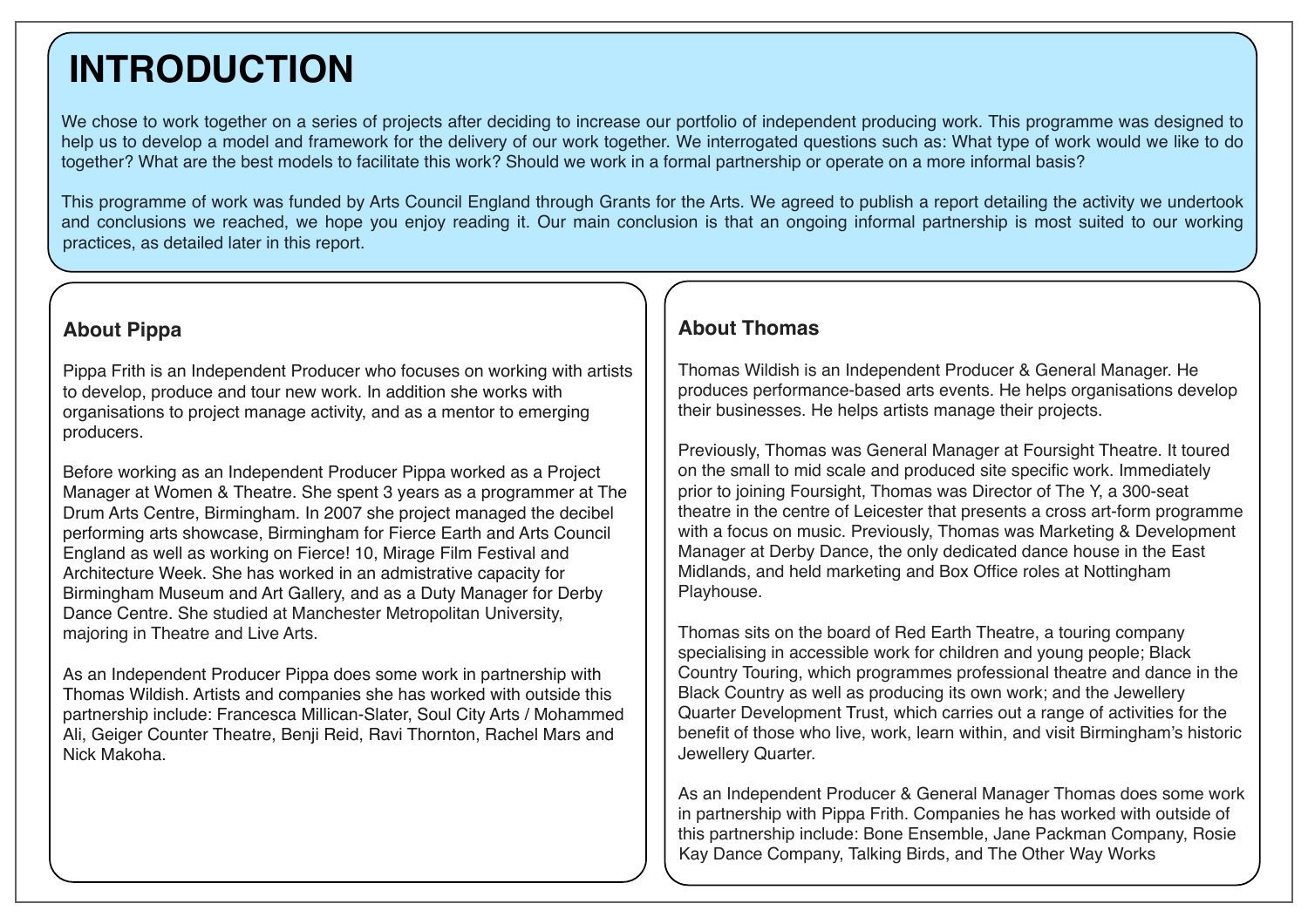## **APPROACH**

#### **ACTION RESEARCH**

We decided to work practically on four projects, each selected because of their different starting points and development needs. This helped us test different ways of working together and to explore how our partnership could be of benefit to artists and companies.

#### **FEASIBILITY PROFESSIONAL DEVELOPMENT**

We worked with a colleague with significant producing experience to offer us advice and challenge our thinking through our programme of activity. We undertook formal 'Go & Sees' with producers/producing companies across the country to learn about their models of delivery. We also had informal conversations with various producers and producing companies throughout the process. We also kept abreast of other activities looking at the role of producer, such as the Invisible Army D&D and Bristol's 'What's love got to do with it' event.

Throughout the project we met regularly to reflect on our process. As well as interrogating others' models, we met informally with artists, practitioners, and other stakeholders to asses the producing needs of the region. The intention was to ensure any model we developed was appropriate to the region whilst also drawing on practice nationally.

**The programme of activity was designed to enable us to more fully explore the possibilities of how we could work together and the best model for delivery of our work.**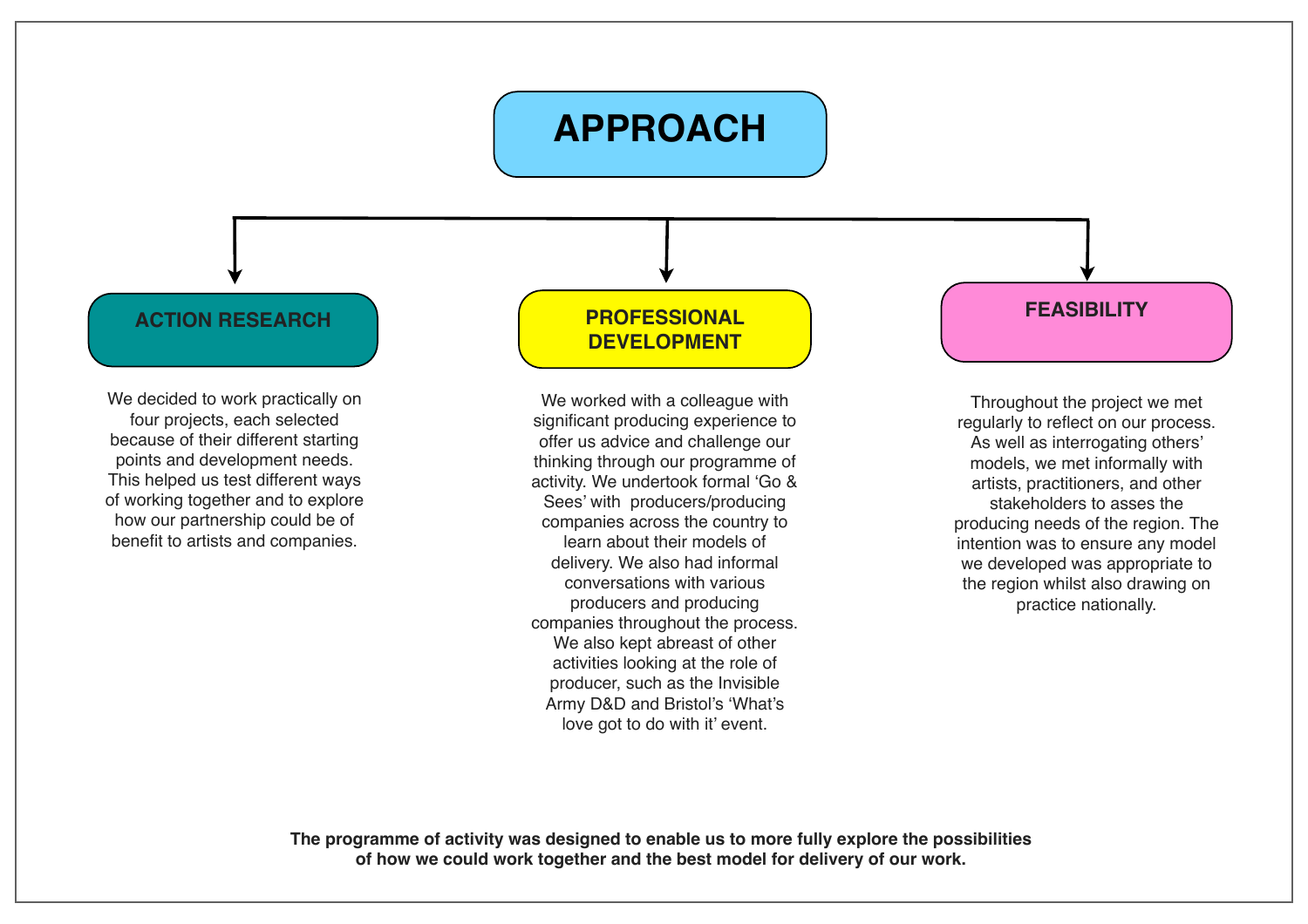

**During the life of this project we undertook a series of action-research activities to test our theories and working relationship in real time**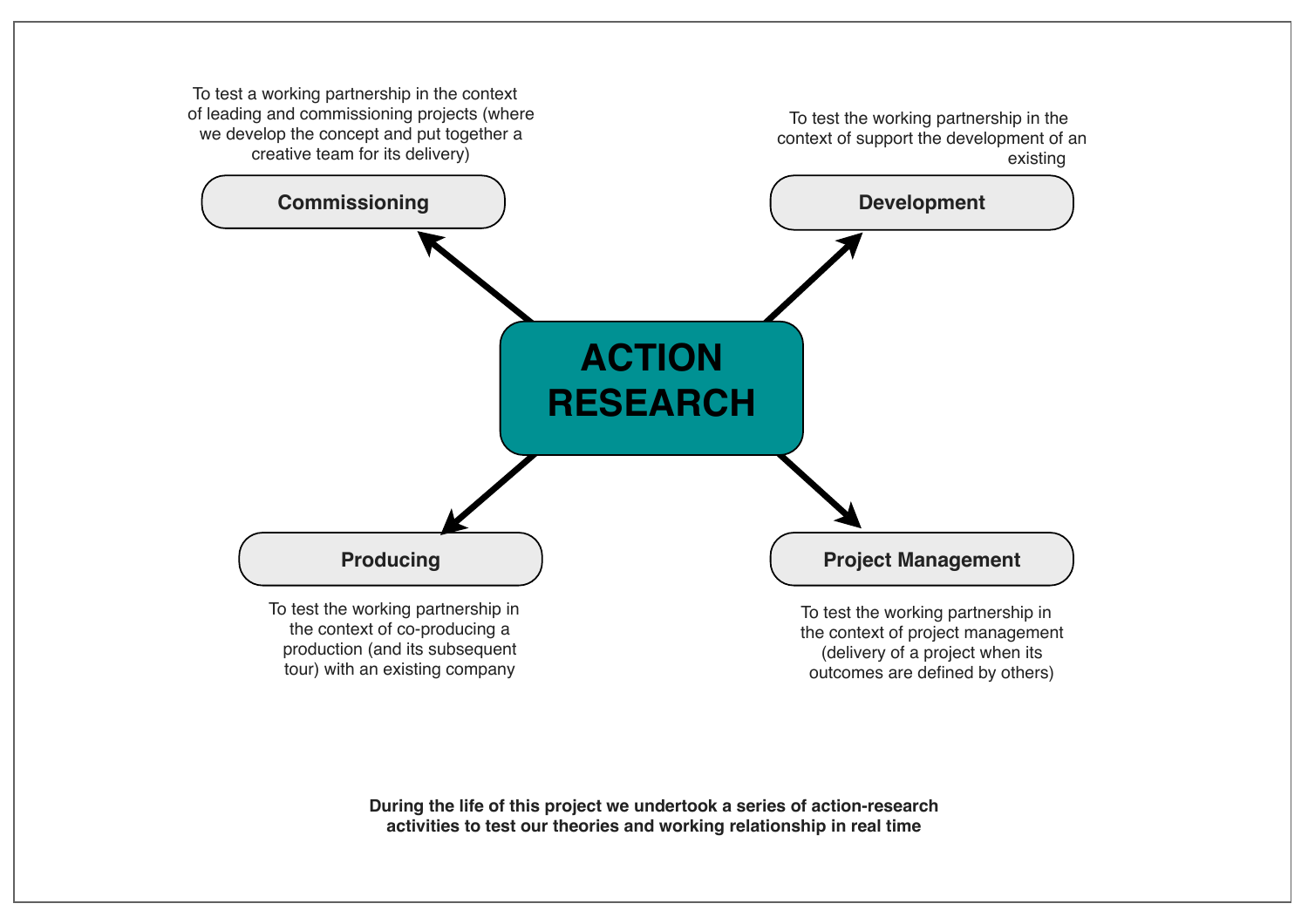#### **COMMISSIONING**

## **IF ONLY I COULD...**

If Only I Could… was an outdoor participatory circus project based in the West Midlands. We initiated in response to sector-discussions about the desire to stimulate circus activity in the region. As well as offering paid work opportunities to circus professionals we also worked with seven participants who were new to circus, building their interest and knowledge of the sector and developing their practical skills.

If Only I Could… took place during May – August 2012. It culminated in 3 performance days with a total of 8 performances, reaching audiences of 7500. The project employed 4 artists for a total of 92 days, and engaged a further 7 participants over 90 training sessions.

Project partners were Birmingham Hippodrome's Six Summer Saturdays, mac birmingham, and Sandwell Arts Festival.

#### **PRODUCING**

## **BABAKAS**

We worked specifically on the company's debut show Our Fathers. We joined the team in early 2012 shortly after they won China Plate's Bite Size commission.

Our co-producing role encompassed a wide range of activities including: tour booking, fundraising, partner development, tour management and financial management.

The full show was premiered at Warwick Arts Centre in June 2012. It went on to have a further stage of development before touring in spring 2013 to the following venues:

mac birmingham | CarriageWorks, Leeds | Rich Mix, London | The Junction, Cambridge | The Arena, Wolverhampton | Illkey Playhouse | Parabola Arts Centre, Cheltenham | The Lowry, Salford

In summer 2013 Our Fathers went to Edinburgh Festival Fringe for a full run at Summer Hall. After receiving good reviews and promoter attendance we booked a second tour which is scheduled to happen in May/June 2014.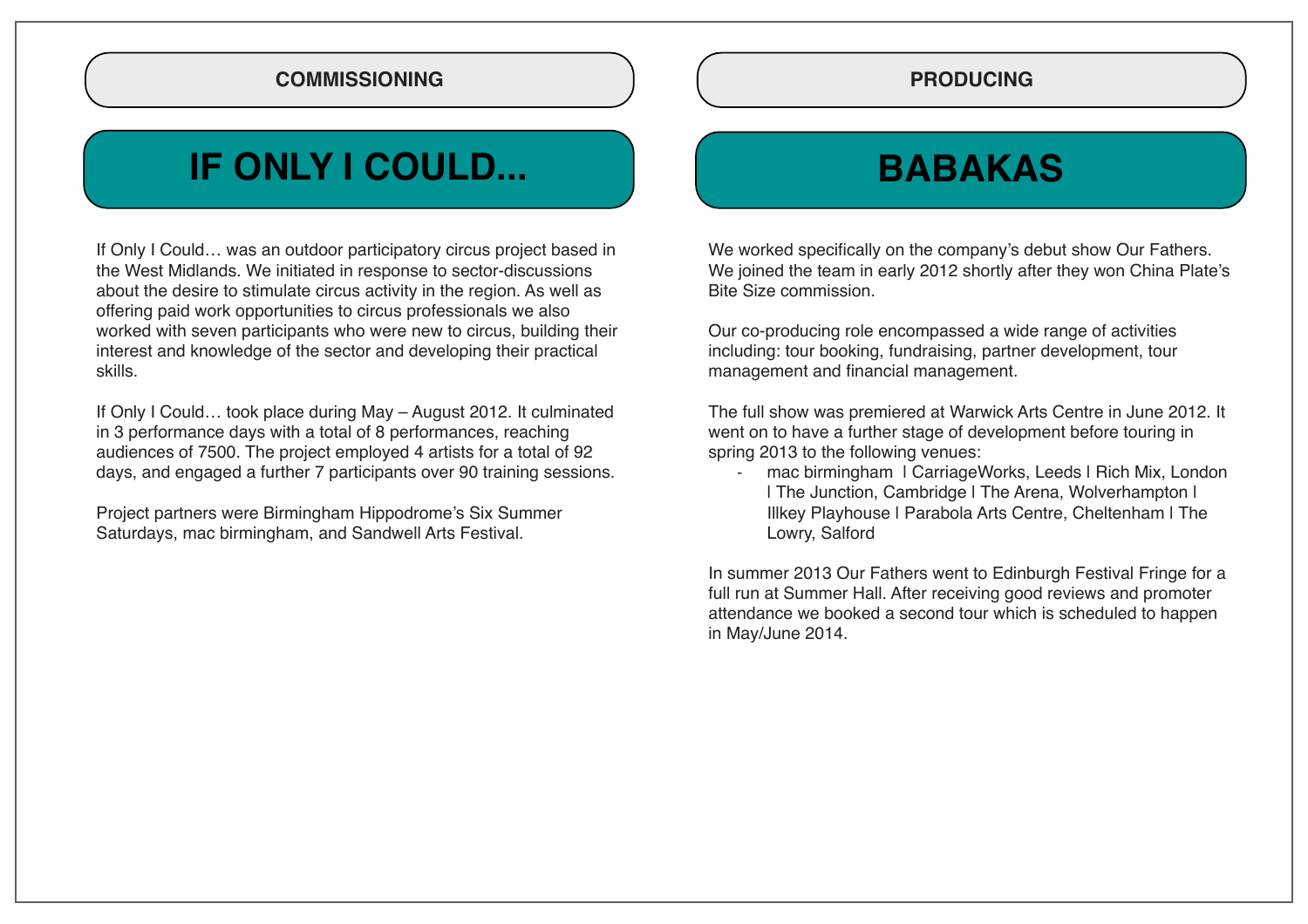#### **PROJECT MANAGEMENT DEVELOPMENT**

## **THEATRE FEVER TIN BOX**

Theatre Fever was a celebration of theatre in the West Midlands, taking place between 9th and 24th March 2013. It featured 35 shows in 22 venues across Birmingham, Coventry and the Black Country. All the work was from West Midlands based theatre-makers, with some of the programme commissioned specifically for Theatre Fever. Performances were hosted in theatre spaces as well as site-specific locations such as pubs, hairdressers and markets.

We co-curated the programme, which involved detailed venue liaison and programming discussions with artists commissioned for the programme, as well as the five Holding Space consortium members: Birmingham REP, Black Country Touring, mac birmingham, Stan's Cafe, and Warwick Arts Centre.

Our co-management role included recruiting and managing: the Marketing & Audience Development Manager, Press Manager, Communities Manager and a team of approximately twelve front-ofhouse support staff. In addition we supported two Producer Bursary positions and four Young Reviewers.

We supported Tin Box via an informal mentoring process, which took two main forms: ongoing meetings to support planning, strategy and development and responsive problem solving through email and phone contact.

Meetings were used to support the company in developing their thinking around a range of things including:

- Understanding the funding landscape and opportunities
- Managing activity
- Reviewing and feeding back on funding applications
- Identifying potential partners and approaching them
- Identifying suitable touring networks and approaching them

Regular contact through email and phone meant the company were able to ask ad-hoc questions on an ongoing basis. The nature and range of these questions varied greatly throughout. On-the-whole these interventions did not take much of our capacity to support, but saved a lot of time for the company.

During this period the company secured a Holding Space commission for Theatre Fever and created a new piece work. They secured funding from Arts Council England to undertake a period of professional development alongside a national tour.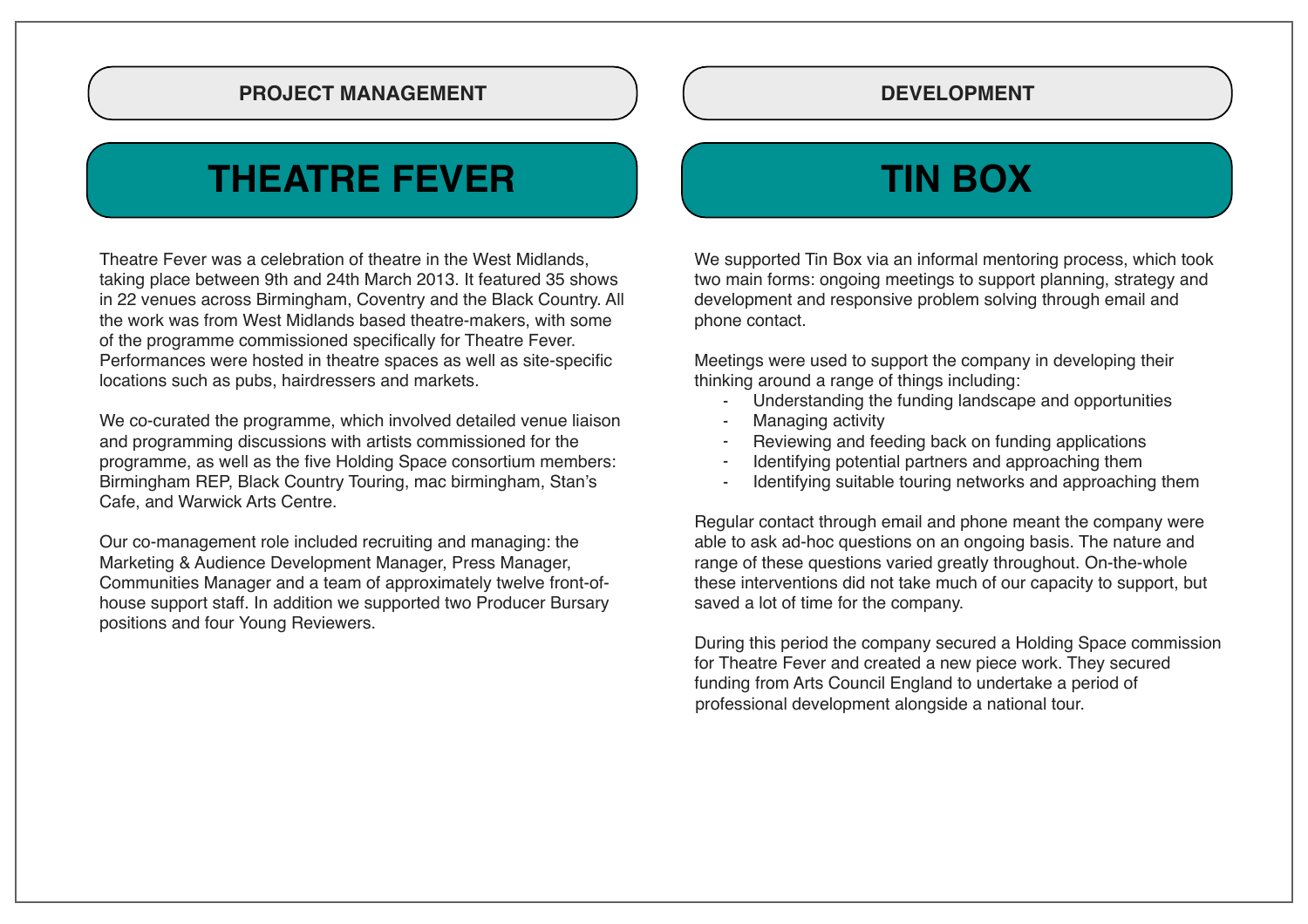## **PROFESSIONAL DEVELOPMENT**

## **FEASIBILITY**

We met formally with the following producers to discuss their practice, career path, the future ambitions:

- Matt Burman
- Emily Coleman
- Ruth Dudman
- Mark Makin
- **Lucy Moore**
- David Morgan
- **Richard Morgan**
- **Ric Watts**

We wanted to understand how others have made it work. Interrogating existing models has allowed us to identify our own.

We spoke to many other producers and producing companies throughout the process, allowing us to gain a useful overview of Independent Producing activity happening nationally.

We also maintained a strong dialogue with regional artists to consider their support and development needs, This allowed us to examine our development in the context of the overall sector.

This helped to ensure any model we developed was appropriate to the region whilst also drawing on practice nationally.

**This activity has led us to the reflections and conclusions outlined within this report.**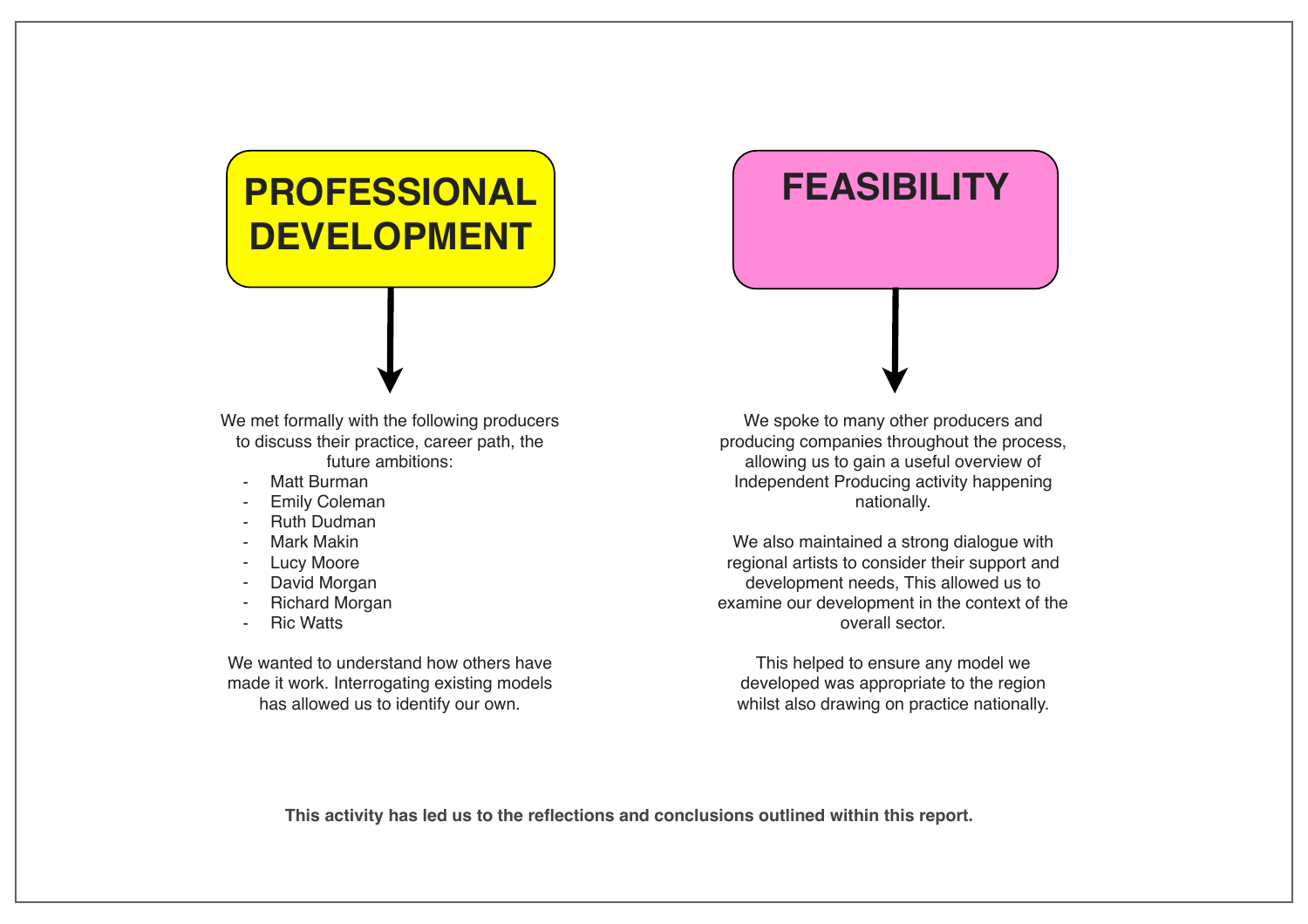## **OBSERVATIONS, REFLECTIONS AND CONCLUSIONS**

Our thinking has developed throughout the project with clear inquiry questions coming to the fore:

- **What is producing?**
- **Should we enter into formal partnership (do we need a name)?**
- **How does the relationship between producer and artist change depending on the nature of the project (with or for)?**
- **What does success / satisfaction mean for us on any given project?**
- **How much effort should I put into any given project?**

The subsequent diagrams outline our conclusions to these questions.

We have also drawn together a list of **bite-size observations** from our varied conversations.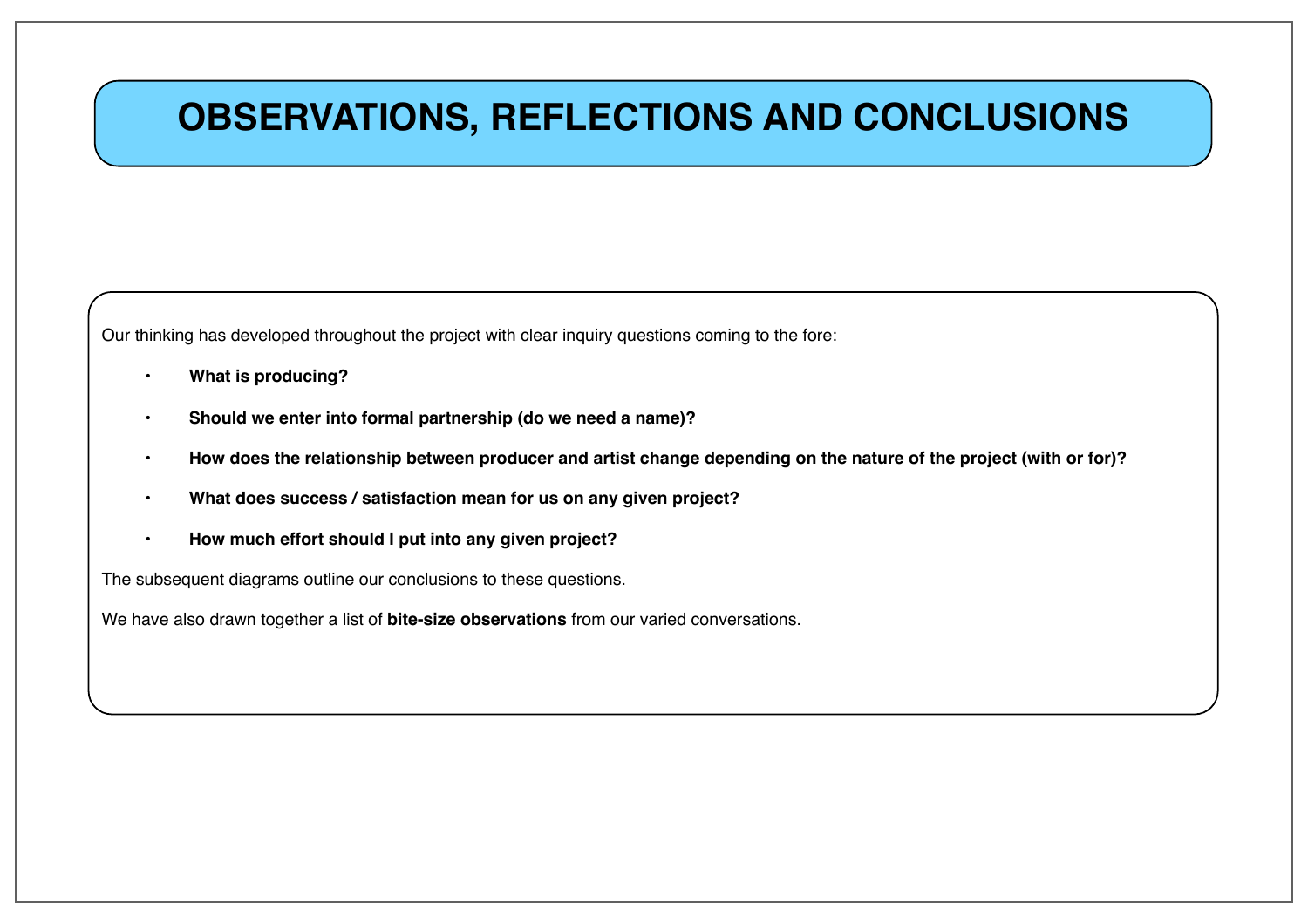### **What is producing?**

#### **Producing: turning ideas into action**



- We were struck by the focus some people place on 'Producer' (the noun) over 'Producing' (the verb). For us, the role of the producer is about the act of making things happen. This diagram intends to show what we feel the role of a Producer contains.
- The spectrum shows areas of the Producer's role in relation to the development of work. Although this model can also be applied to broader company development.

- The extent to which a producer inputs into different parts of the spectrum depends on the relationship they have with an artist or project. However, the skills to input into 'developing the concept' or 'positioning the idea' is what moves the role of producer away from one which is purely administrative.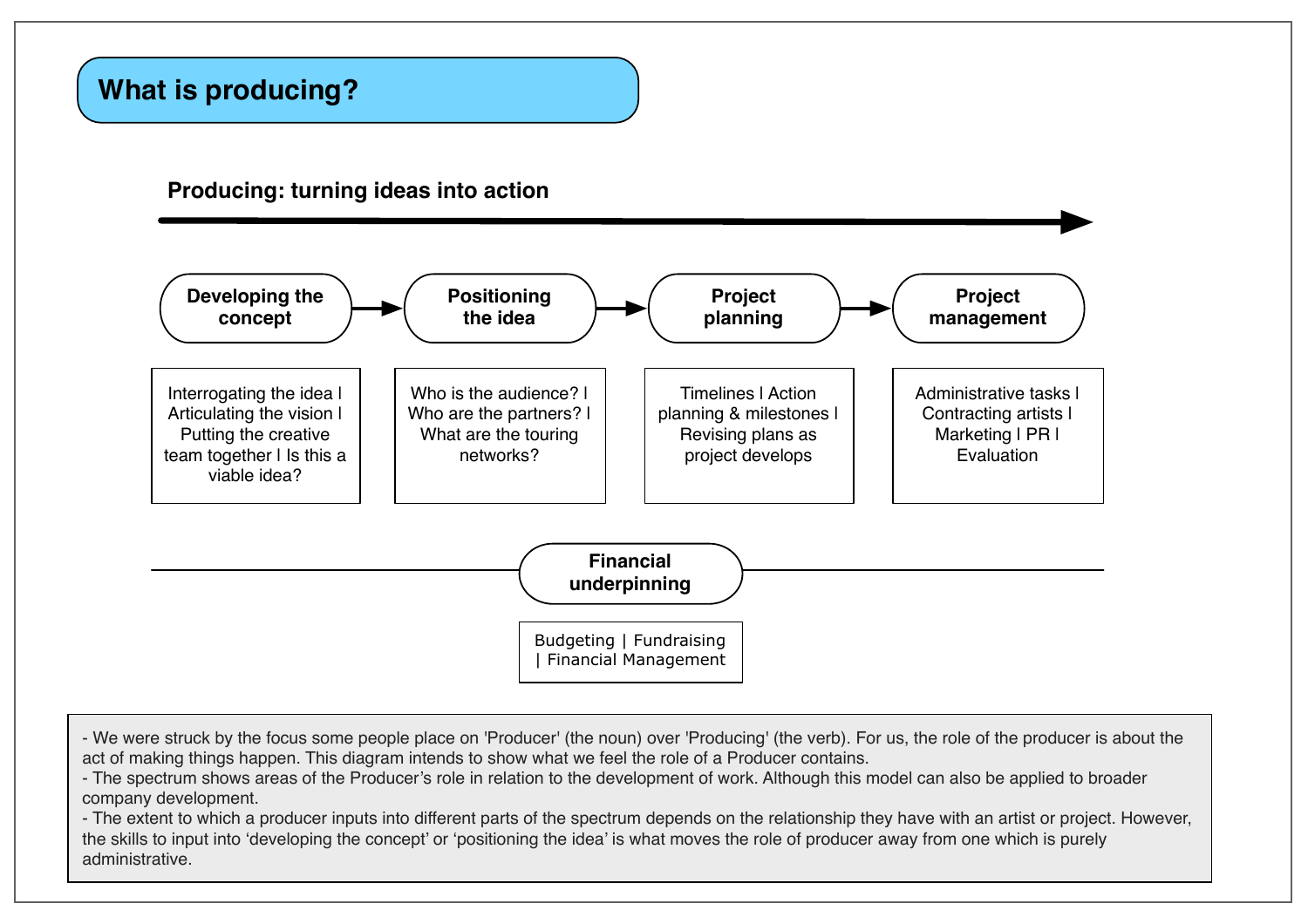## **Should we enter into a formal partnership (do we need a name)?**

#### **Brand No-brand**

| <b>Formal</b>   | - Limits liability<br>- More funding opportunities<br>- Clear positioning for artists/<br>companies<br>- Potentially limits range of artists<br>you can work with (do they fit in the<br>'stable' of artists)<br>- Potentially onerous administrative<br>structure<br>- Requires longer term business<br>planning<br>- Requires commitment to working<br>together for the long-term | - Limits liability<br>- More funding opportunities<br>- Flexibility to work with a broad<br>range of artists/companies<br>- Potentially onerous administrative<br>structure<br>- Requires longer term business<br>planning<br>- Requires commitment to working<br>together for the long-term                                                      | - The diagram looks at the features of:<br>a) 'formal' companies (the creation of a<br>legal entity through which to deliver<br>work)<br>b) 'branded' producing outfits (those<br>without a brand usually just leading with<br>the producers name).<br>- This activity helped to interrogate<br>which quadrant would be the most<br>appropriate for the work we deliver<br>together |
|-----------------|-------------------------------------------------------------------------------------------------------------------------------------------------------------------------------------------------------------------------------------------------------------------------------------------------------------------------------------------------------------------------------------|---------------------------------------------------------------------------------------------------------------------------------------------------------------------------------------------------------------------------------------------------------------------------------------------------------------------------------------------------|-------------------------------------------------------------------------------------------------------------------------------------------------------------------------------------------------------------------------------------------------------------------------------------------------------------------------------------------------------------------------------------|
| <b>Informal</b> | - Clear positioning for artists/<br>companies<br>- Potentially limits range of artists<br>you can work with (do they fit in the<br>'stable' of artists)<br>- No limit for liability<br>- Requires longer term planning/<br>positioning<br>- Fewer opportunities for<br>fundraising<br>- Lack organisational infrastructure<br>sometimes required by funders/<br>partners            | - Flexibility to work with a broad<br>range of artists/companies<br>- No limit for liability<br>- Ability to be very responsive to<br>circumstances<br>- Allows freedom for career paths to<br>change direction<br>- Fewer opportunities for<br>fundraising<br>- Lack organisational infrastructure<br>sometimes required by funders/<br>partners |                                                                                                                                                                                                                                                                                                                                                                                     |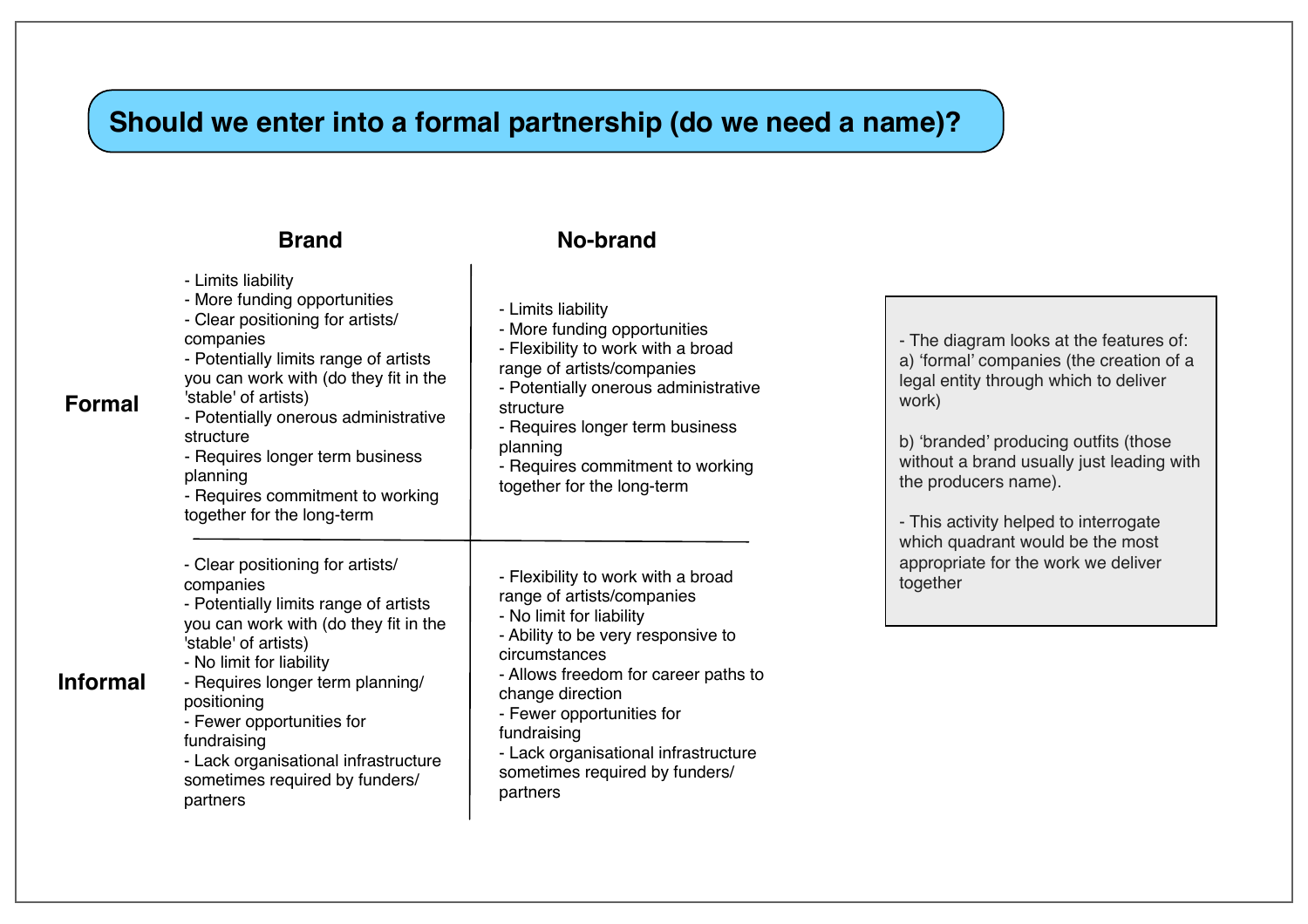### **How does the relationship between producer and artist change depending on the nature of the project (with or for)?**



- Our working partnership is most suited to projects where the relationship with the artist is that of a commissioner or project manager because the power dynamics are clear.

- In the role of producer, as outlined in our producing spectrum, it becomes more problematic for us to work together because the relationship between artist and producer is more equitable. Therefore, it is often personality led and cannot be 'forced' by a partnership.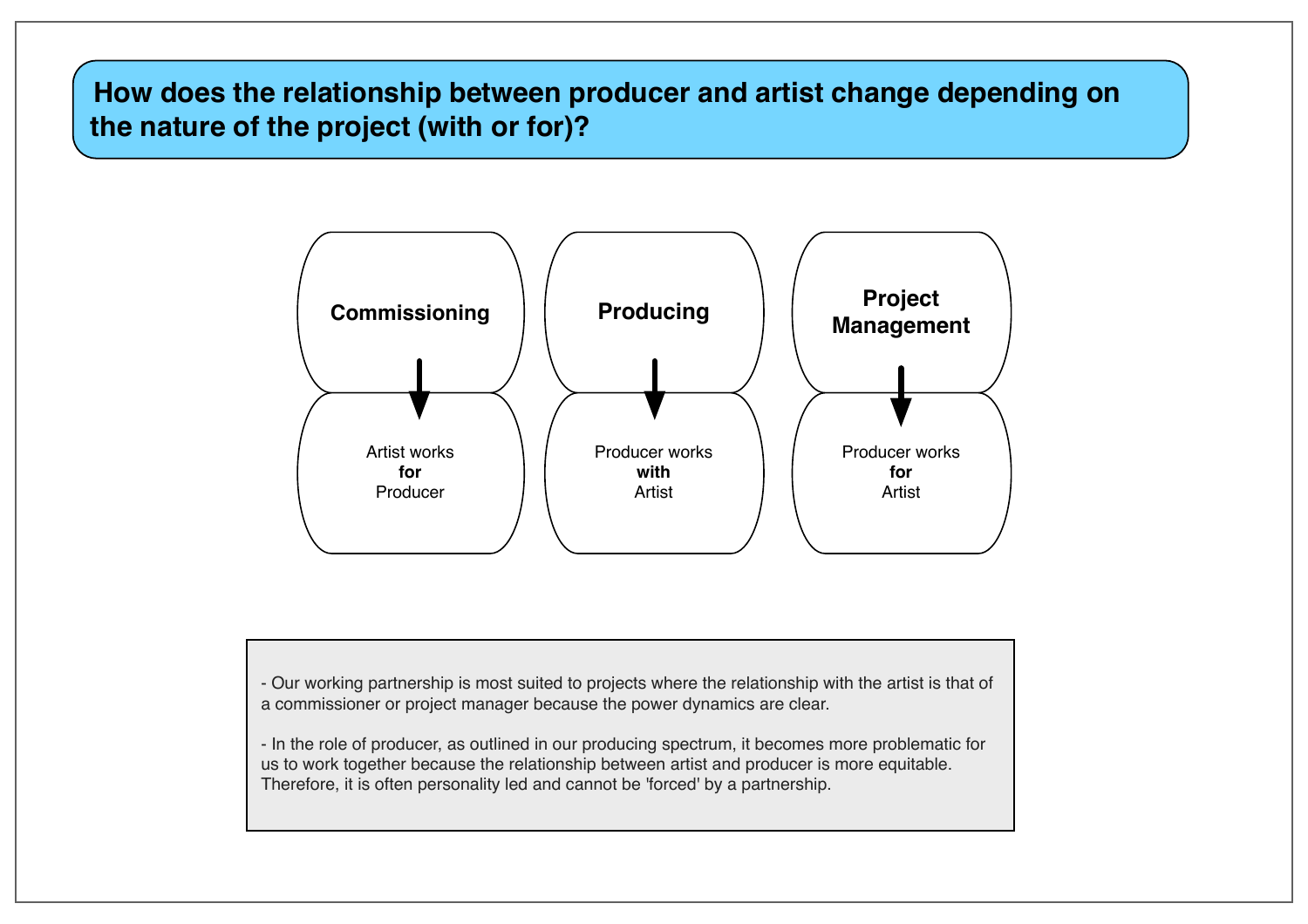#### **What does success / satisfaction mean for us on any given project?**

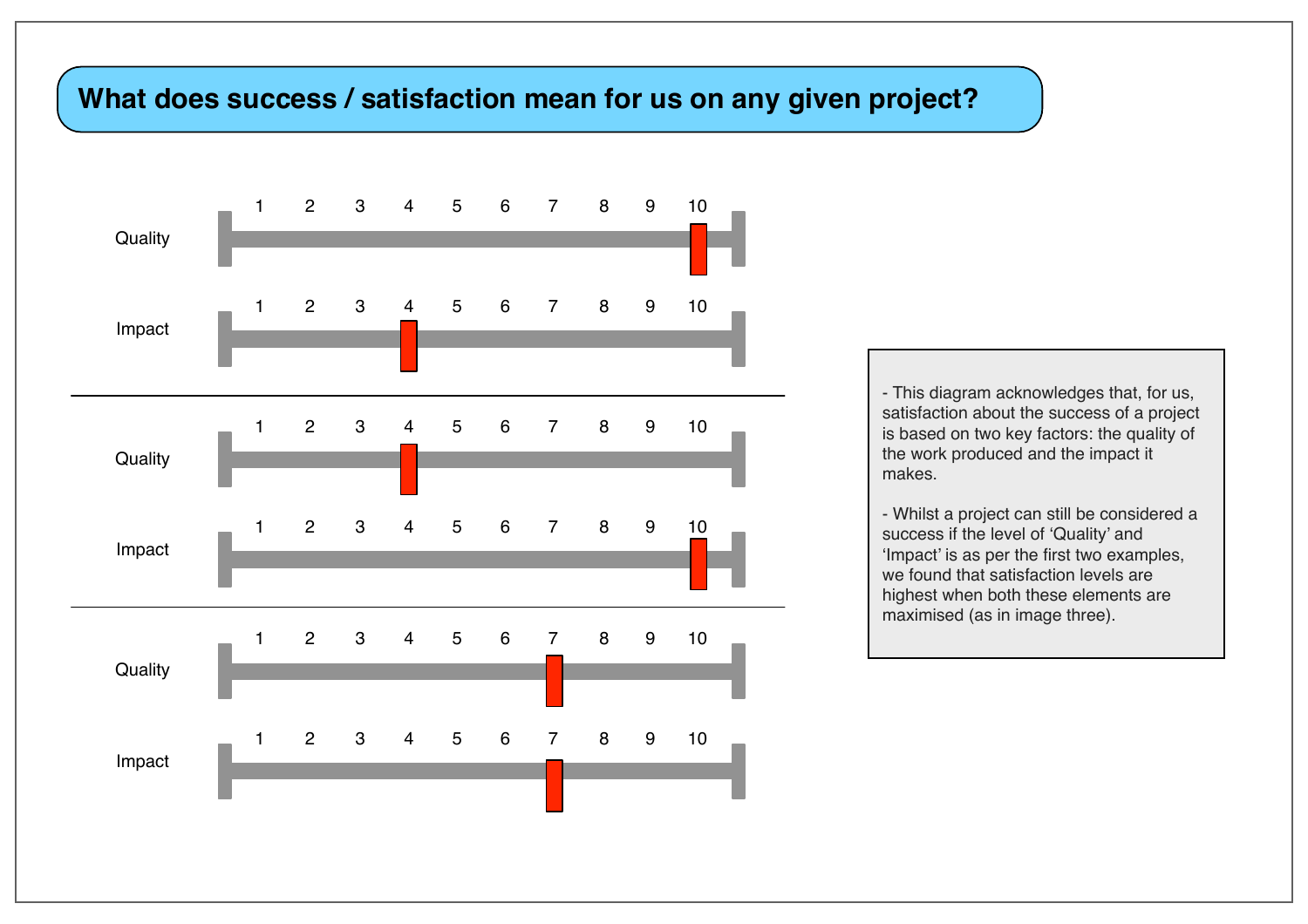#### **How much effort should I put into any given project?**



- A sense of natural justice can lead you to think that the reward from a project is commensurate to the amount of effort expended: the more you put in, the more you get out.

- This is not the case, however; a judgement call on the amount of effort required for the outputs needed is a crucial part of the project planning process. The picture on the right illustrates it is possible to put in a lot of effort for little reward, or a little effort for high reward.

- A problem arises if budgets/capacity are planned based the picture on the left, but during delivery activity is closer to the red-marker on the picture on the right.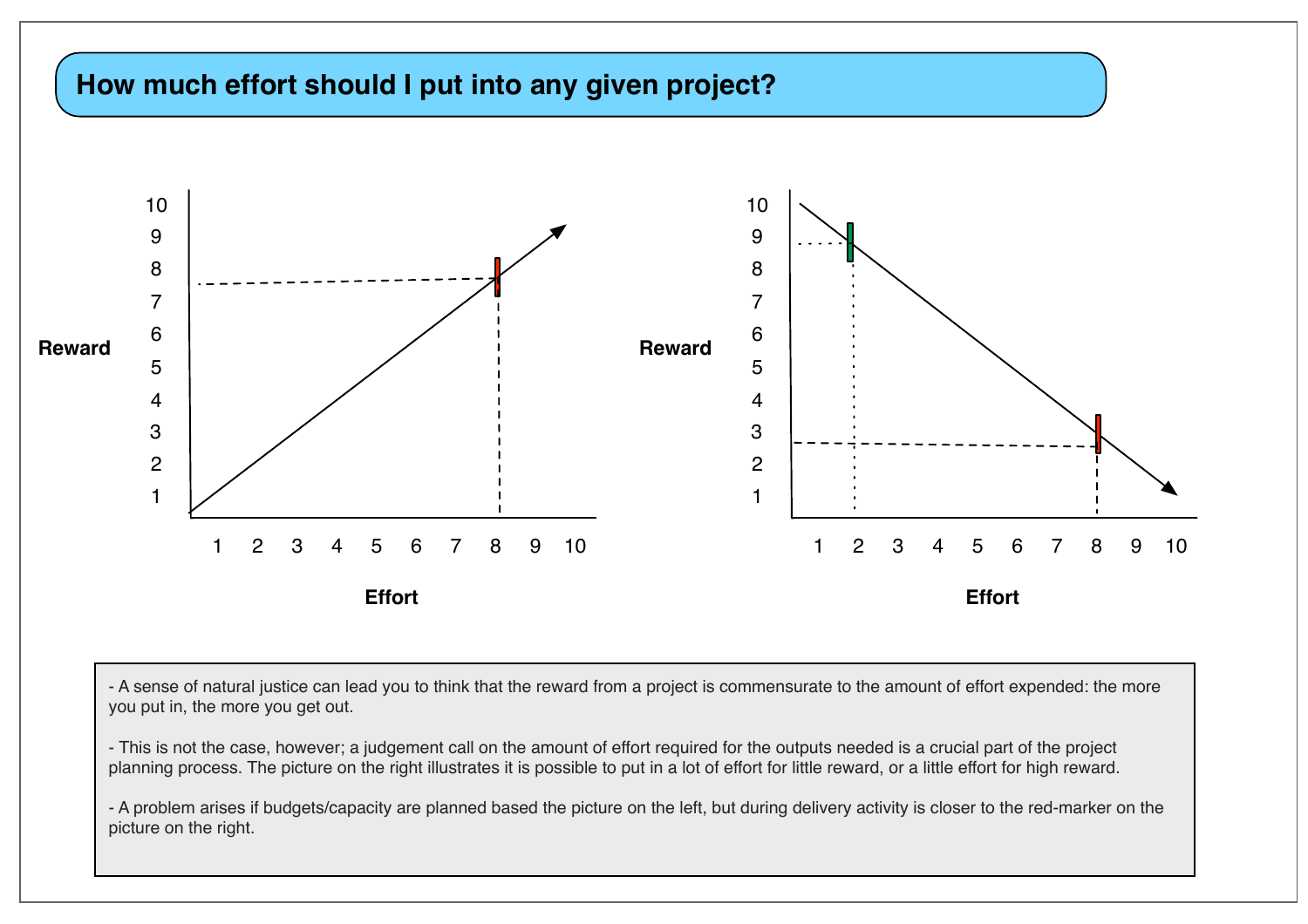#### **Bite-size observations**

- The importance of networks and recognising these begin at the starting point of your professional life, not just your producing career.

- A high volume of work is important; it gives you the opportunity to craft your producing skills.

- Working in an organisation will develop a series of skills and knowledge that will support an independent producing career later on.

- If an independent producer does not have enough passion and commitment around the artist / project, combined with a can-do attitude, this is likely to impact on job satisfaction and in some cases quality of delivery.

- Allowing each working relationship to develop on its own terms.

- Be useful to both parties, never communicate if it's not of interest.

- If it stops working, stop doing it.

- Understand and monitor the potential for change in opportunities for financial support to develop and present work and be ready to adapt to the climate.

- There is complexities around working with someone on a long-term basis, but financial support being on a project to project basis.

- Whilst lessons can be learnt from others' operating or business models, the nature of independent producing means each individual's model will be bespoke to them.

- This process forced us both to consider 'what does success look like for me?'

- There is a value in being nimble and quick.

- The value of informal support networks when working independently and building contact with these networks formally into your working practice

- Accepting there is a financial risk to working independently.

- Find the one or two things you're good at and focus on those, don't be afraid of outsourcing the rest.

- Learn to say no

- Someone's role and their tasks cannot necessarily be inferred from their title.

- Words can mean different things to different people, make sure everyone's on the same page.

- Whilst there is a desire to contribute to broader sector-development (over and above the delivery of your own projects), it can be difficult to prioritise this. Solutions can come by contributing to structured sector-development programmes.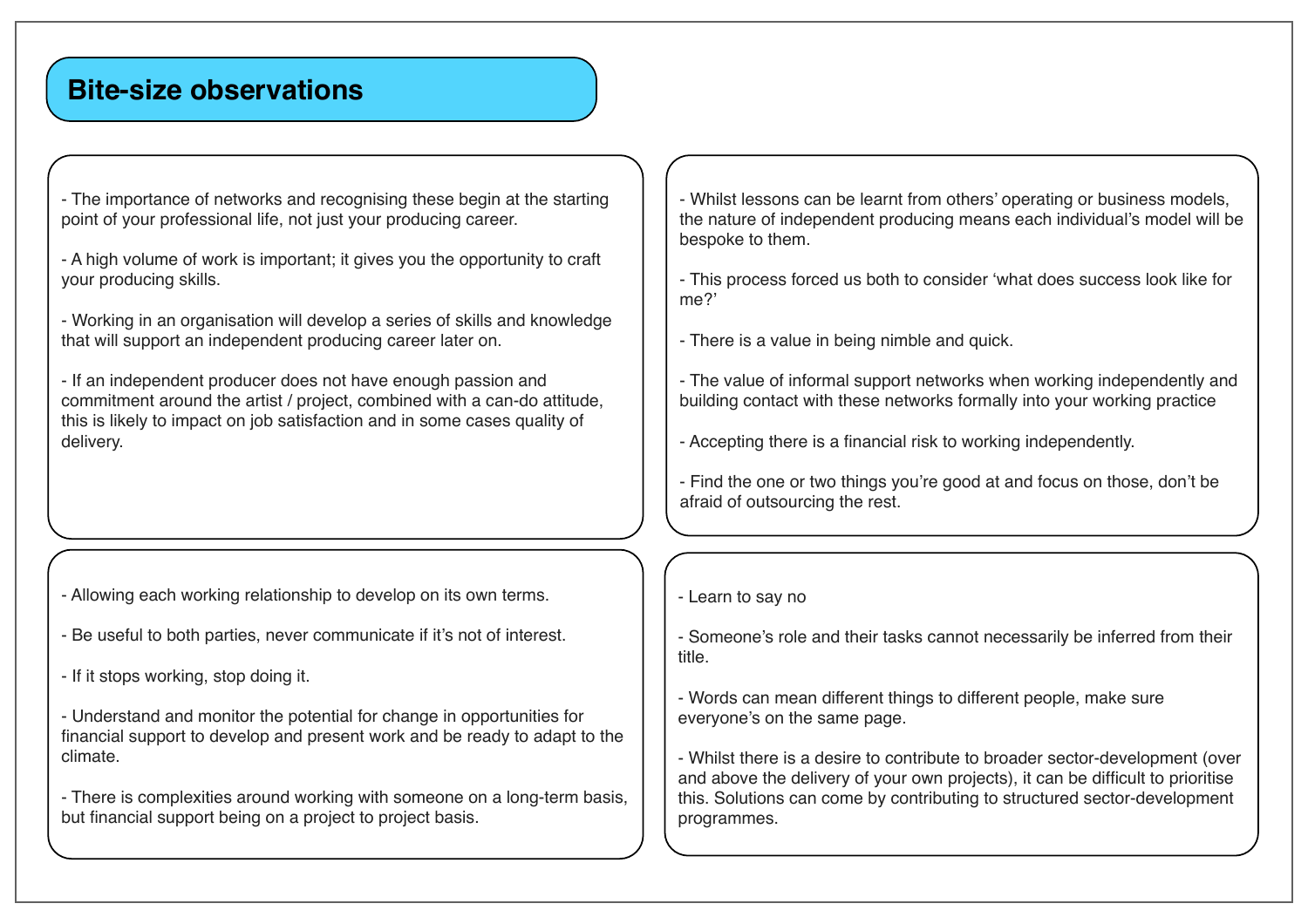### **CONCLUSION**

A key objective at the beginning of this process was to explore the potential of some form of working relationship. Through understanding and analysing the many working models for Independent Producers, alongside delivering a series of practical projects together, we sought to find our own working path.

There are many routes to producing and individual, partnership, and company working models have been successful for producers nationally. But every person's story, journey and preferred working methods are unique to them. Despite the wide ranging patterns, models and career paths, it was clear that information sharing and connecting with others doing similar roles - either in a formal or informal way - supported the development of those we spoke to.

For us, we have concluded an informal and unbranded - but practical - partnership will be most useful. There is a range of work we are both interested in, but also a sufficient diversity in areas which only one of us carries a strong interest. By remaining as sole-traders we are able to make entirely independent decisions about projects and act nimbly. Additionally, for us, the administrative and branding needs of a formal partnership felt incompatible with our particular needs and desired outcomes.

Continuing a partnership informally - underpinned by ongoing joint commitments such as co-production of the regional work-in-progress platform PILOT Nights - allows potential partners to consider the option of working with both of us on specific projects (we have regularly been approached to work on projects throughout this programme of work). This means we retain the potential for both of us to work together on larger-scale projects, alongside the ongoing opportunity to choose to develop and commission projects together.

This model is largely based on trust and a good understanding of each other. In real terms we speak regularly and have a good understanding of each others portfolios. We often use each other as sounding boards, our conversations help us to solve problems we may have and are a good source of general support. We share resources and information. We work together on projects if it feels appropriate and viable to do so and make those decisions together on an ongoing basis. We are careful to allow people to approach us together or individually - or to explore both options - by being transparent about our working relationship. The needs of the project itself will often dictate the most appropriate way of working.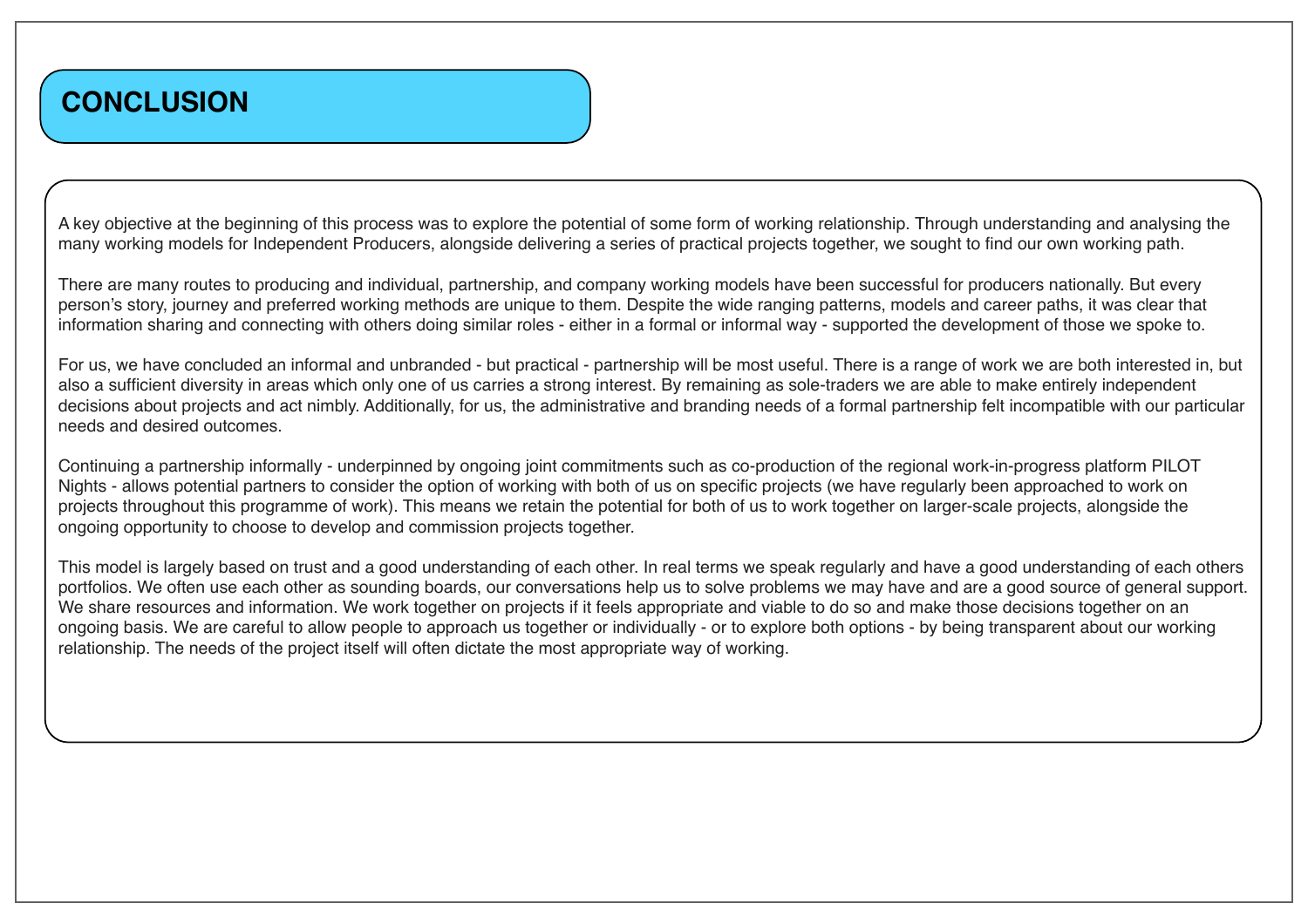### **ACKNOWLEDGEMENTS & THANK-YOUS**

We would like to thank all the producers we met with and the companies we worked with; their biographies are detailed below. We would also like to thank all the other people: artists, producers, and other professionals who talked to us informally along the way and helped us develop our thinking.

#### **Matt Burman**

Matt is Head of Programme & Audiences at Warwick Arts Centre, leading on audience development, and on commissioning, producing and programming new work across artform. Between 2008-2011, he was Executive Producer at the Norfolk & Norwich Festival producing and programming circus, dance, theatre, music and outdoor work. He has worked with Hannah Walker and Chris Thorpe on This is Just to Say… and The Oh Fuck Moment. From 2003-2008, he was General Manager of Forced Entertainment, producing works including Bloody Mess, Exquisite Pain and The World in Pictures. He has worked for the British Council and the Big Chill, and began his career as a violinist touring with orchestras including the Academy of Ancient Music and the King's Consort. He has a MA in Arts Criticism from City University, London and is on the board of Reckless Sleepers, Candoco Dance Company and Bootworks Theatre.

#### **Emily Coleman**

Emily is an independent producer based in Brighton with 10 years experience working in venues and with artists such as The Future Is Unwritten, Hannah Jane Walker and Chris Thorpe, and Bootworks Theatre. She currently produces Hijack, a children's festival and programme of innovative, interactive events for children and families. Emily is also Co-Director of Pebble Gorge, a new company making participatory and technology based theatre experiences for children. She is a founding member of SOUPing which is a model of working building knowledge, sharing skills and encouraging camaraderie between independent producers. Emily works as the Press Officer for Komedia Brighton and undertakes other freelance projects for organisations such as Fuel, Stopgap Dance and Brighton Dome and Festival.

#### **Ruth Dudman**

Ruth Dudman is an independent producer based in Shoreham by Sea specialising in work with children, families and schools. She is Director and Founder of Undercurrent – a festival and year round programme of cross disciplinary performance work for children and families on the South Coast. Ruth also works with various artist and organisations. Recent posts include Relationship Manager Combined Arts, Arts Council England, Executive Producer for Coney (Adventures in Learning) and Associate Creative Director for the Good Neighbour a Battersea Arts Centre Production. Other recent clients include Lighthouse (Brighton), French Mottershead and Chichester University.

Prior to becoming an independent producer Ruth worked as Creative Producer at the Basement Brighton and Producer and Schools Consultant at Battersea Arts Centre. Ruth is a founding member of SOUPing which is a model of working building knowledge, sharing skills and encouraging camaraderie between independent producers.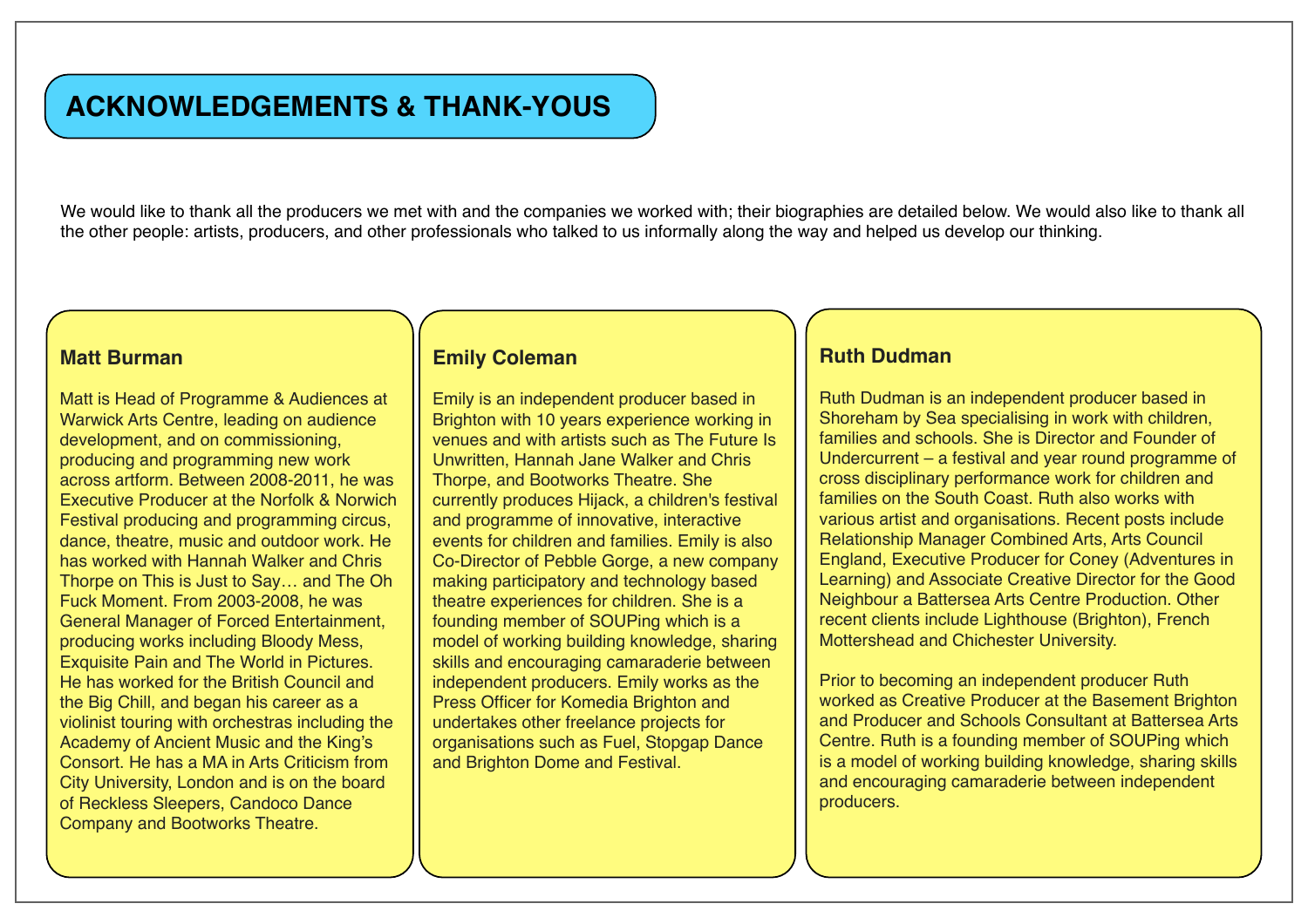#### **Mark Makin**

Mark Makin established makin projects with his partner Penny in September 2005 to work with outstanding theatre and dance companies of all scales who produce high quality, accessible, entertaining and stimulating work. makin projects handle the national and international tour booking for these companies along with coproducing several new touring productions each season. In addition to running makin projects Mark is also Programme Manager of house, an NPO which supports venues by improving the range, quality and scale of theatre presented across South East England, and exists to build the audience for contemporary theatre across the region.

The team at makin projects also founded and co-own and Cheltenham Spa and Leamington Spa Comedy Festivals, publish CDs and books to support their touring productions (via makin projects publishing) and also run very popular day training and consultancy sessions to a range of emerging and established theatre and dance companies, giving an insight into how to book sustainable UK and International tours.

Before setting up makin projects Mark enjoyed a year with Birmingham-based ACE dance and music as their General Manager and prior to that, from 1999 – 2004, Mark was tour booker and then the head of tour booking for UK Arts international.

#### **Lucy Moore**

Lucy is currently working with theatre O and Cartoon de Salvo. She has supported artists to create, fundraise, tour and promote their work independently and within organisations including China Plate, ArtsAgenda, Battersea Arts Centre, and the Arts Council England, South East. Her experiences include presenting work and events within site-specific contexts, in the outdoors as well as within conventional theatre spaces; both nationally and internationally.

Since 2010, Lucy has collaborated with companies to make and tour the following productions: theatre O's 'The Secret Agent'; Inspector Sands' 'Mass Observation', 'Portrait of the Ordinary Festival Goer', 'Rock Pool' and 'A High Street Odyssey'; Cartoon de Salvo's 'Made Up' and 'The Irish Giant'; and Hydrocracker's 'The New World Order'. Shows in development include theatre O's 'Sheriff'; and Cartoon de Salvo's 'Cyrano de Bergerac' and their new show for rural touring 'The Powercut Compendium'.

Lucy is a founding member of SOUPing which is a model of working building knowledge, sharing skills and encouraging camaraderie between independent producers.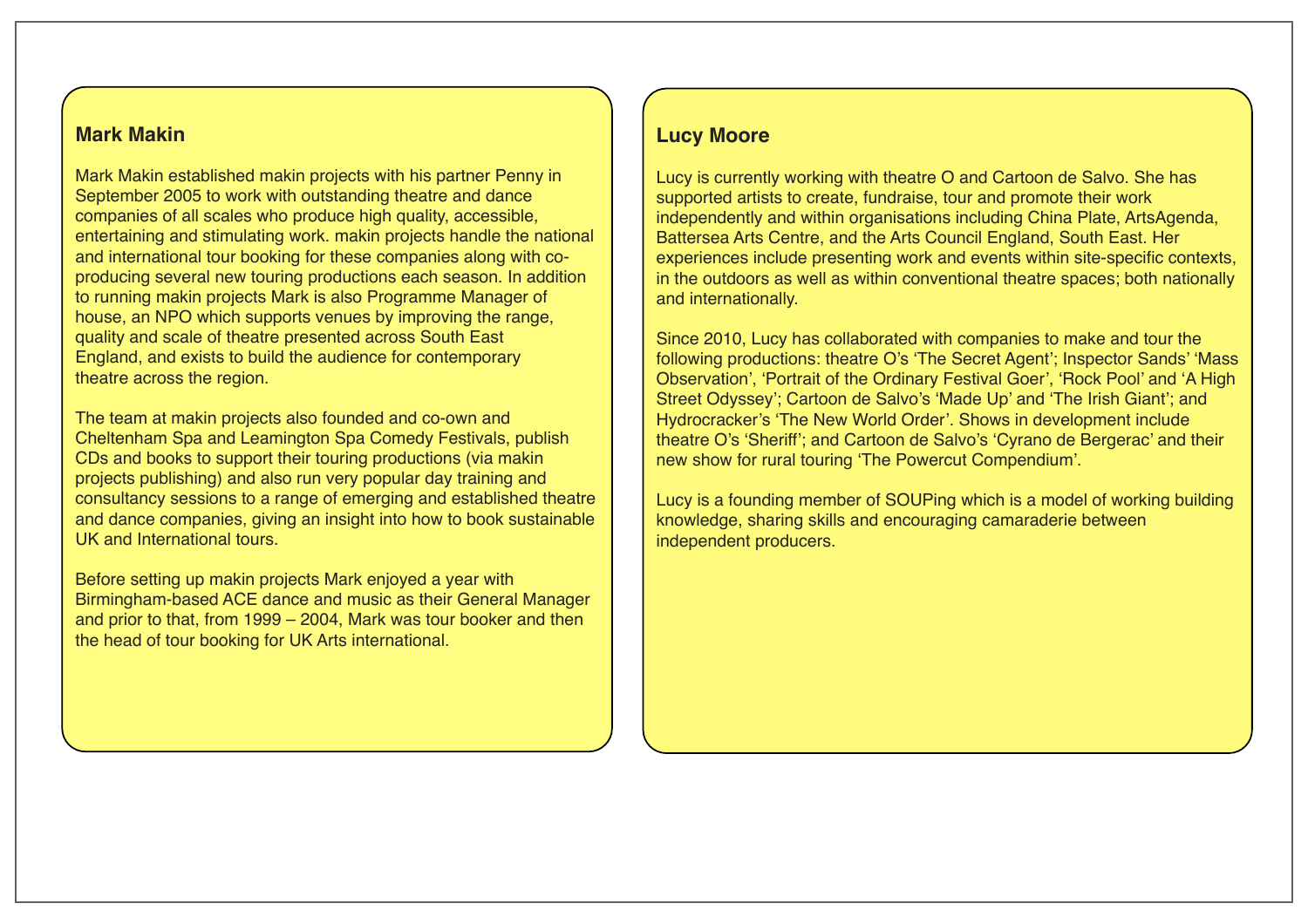#### **David Morgan**

David Morgan is a producer who has developed numerous theatre, dance and visual art projects over the course of the last seven years. In 2012 he co-founded 53° North an independent producing partnership that he runs with Joanne Peters. He is also Executive Producer with Breaking Cycles (Benji Reid's physical theatre company) and at the time of writing he is also an Artistic Assessor with Arts Council England. Prior to moving to England in 2009 David spent five years working as General Manager with Suspect Culture, one of Scotland's most influential theatre groups of the last 20 years. During the course of his career to date he has co-produced shows with; National Theatre of Scotland, Brighton Festival, Drum Theatre Plymouth, Tramway, The Tron, Dundee Contemporary Arts, the CCA (Glasgow), Z-arts and Graeae Theatre Company.

#### **Richard Morgan**

Richard has over 25 years experience of theatre and performance including regional theatre, opera, national and international touring, installations and major site specific projects. He has worked in production and technical departments, marketing, finance and administration and is currently Senior Producer for the Royal Exchange Theatre looking after work in both the Studio and the Theatre. He also acts as advisor and mentor to a range of artists and companies in the Northwest region through 3-Sixty an independent producing partnership with George Harris.

#### **Ric Watts**

Ric Watts is Producer for Unlimited Theatre, based at West Yorkshire Playhouse in Leeds. For Unlimited he has recently produced The Giant & The Bear, MONEY the game show and The Noise. Ric is also Producer and a Company Director of Analogue (Mile End, Beachy Head, 2401 Objects, Re-enactments) and Chris Goode & Company (The Adventures of Wound Man and Shirley, 9, GOD/HEAD, Monkey Bars, The Forest & The Field). In addition, he is currently working with Hannah Jane Walker and Chris Thorpe (The oh fuck moment and I Wish I Was Lonely). He sits on the board of Cartoon de Salvo; on the advisory boards for DEP Arts and RashDash; and the Large Grants committee at Wellcome Trust; as well as regularly mentoring emerging artists and producers in the North of England.

Ric started his career as Producer at Your Imagination, where he produced work by Cartoon de Salvo, Ridiculusmus and Kazuko Hohki, as well as the This Way Up touring initiative. He has worked independently since 2006, producing and touring work by theimaginarybody, The TEAM, Filter and Schtanhaus, The Frequency D'ici, Laura Mugridge, Starving Artists, Royal & Derngate, The Other Way Works, and Slung Low. Ric was also the festival producer for the 2010 Queer Up North International Festival in Manchester, following three years as associate producer.